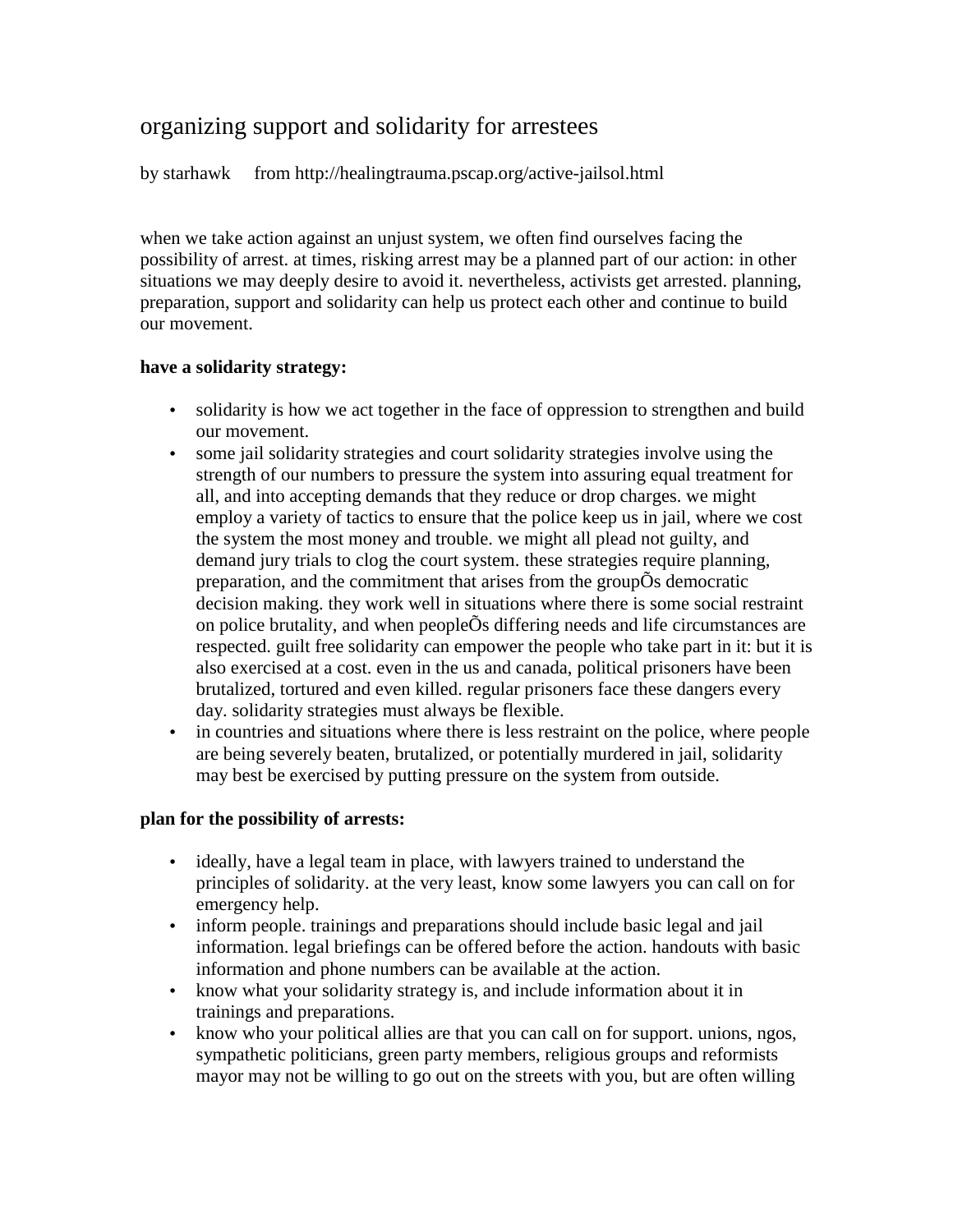to help get people out of jail, or to pressure authorities to provide decent treatment.

## **practical support structure:**

- before going to an action where arrest is a possibility, each person, or each affinity group, should arrange a home support person who expects a call at an agreed time. if that call is not made, they will assume their action buddy has been arrested, and will begin to mobilize support. they should have full information on each person they're supporting, including passport numbers or driver's license numbers, social security numbers, health issues, legal issues, etc. this is a great way to involve people who cannot do an action due to home commitments, age, physical challenges, or simply fear. have that number memorized. it might also be good to have a second, fallback number.
- have a general support number that people can call to report information about who has been arrested, how people are being treated, etc. ideally, have two. make them separate from the number for the lawyers themselves--this phone is for collecting information and needs to be kept free as much as possible in case people call from jail. memorize that number or write it on your arm in indelible ink before the action. (don't worry, the authorities will already know this one.)
- ideally, have another number that friends and relatives outside of jail can call for information. make sure support people have it and are also in contact with each other.
- as soon as you are arrested, begin to extend your network of support to those who did not plan on arrest. on the bus, in holding cells, in jail itself offer moral support, practical support, and basic information on legal rights and on strategy.
- in jail, collect as much information as you can about who has been arrested. if you are allowed to make phone calls, the first person who calls should convey as much of that information to those outside as they possibly can. remember, calls can be cut off at any time. and expect all calls to be monitored by the authorities.
- it's generally easiest to reach your personal support people from jail and give them the information to pass on to the general support number, which may be busy or even blocked. but have both.

# **what support people can do:**

- make the authorities aware that they are being scrutinized! call or appear in person to demand information about specific prisoners. knowing that someone will do this for you will help you avoid panic and despair.
- mobilize political support: this is your best protection in jail! supporters can:
- call, write letters, send faxes and emails to jail authorities, police authorities, politicians, etc.
- mobilize others to do the same. start close to home, with the politicians' own constituencies.
- through the internet, it's easy to mobilize international pressure. be sure the phone numbers, fax numbers and emails you provide work internationally!